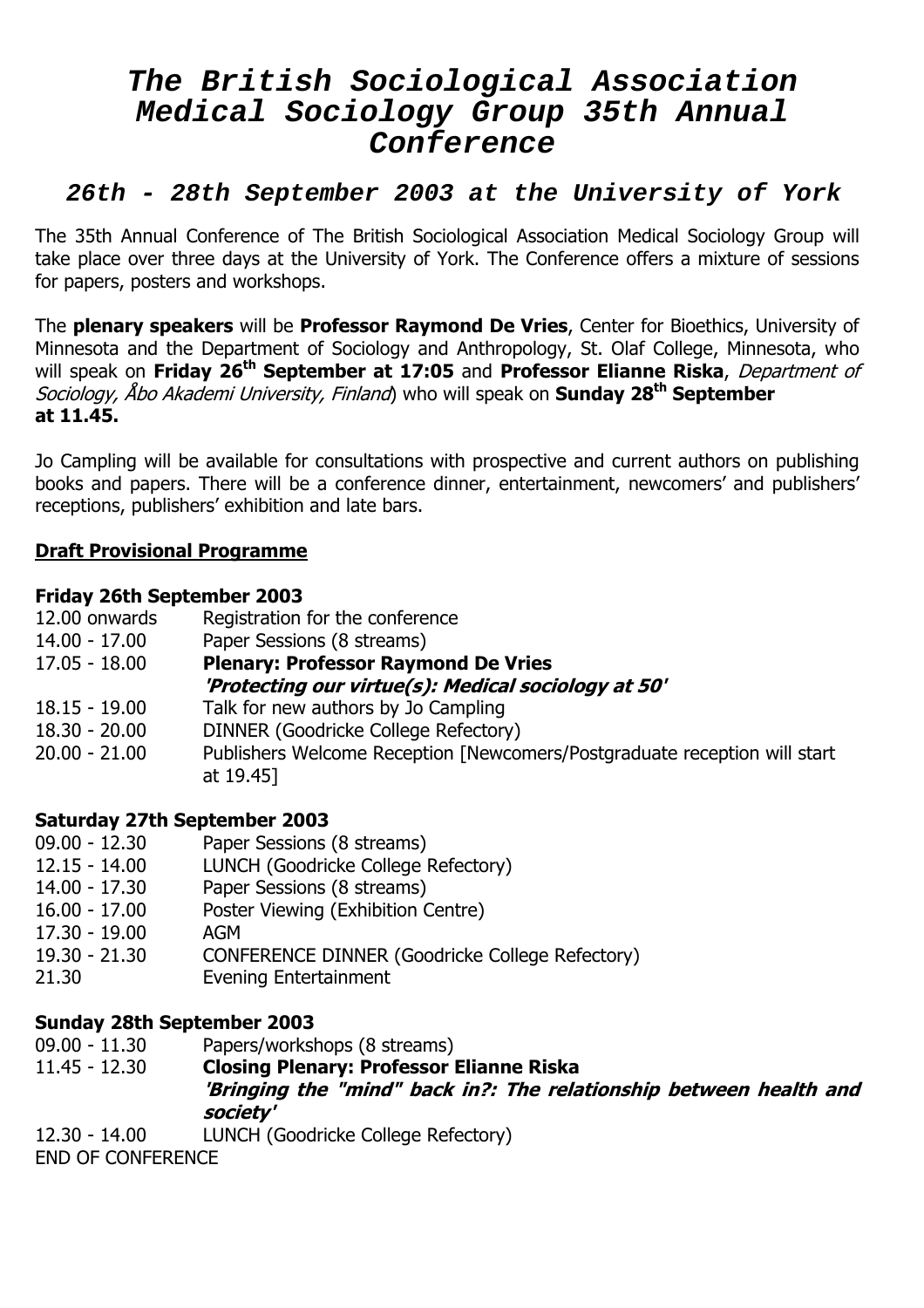# **Accommodation**

Accommodation is available in en-suite single study bedrooms in James College. There are a few double en-suite rooms available. The rate for a double room is available upon request and the double rooms will be allocated on a first-come, first-served basis. Please indicate dietary requirements on the booking form.

# **Children**

The conference provides free crèche and baby-sitting services. The crèche will be open during the day, in Goodricke College, whilst sessions are in progress. Baby-sitting will be available in the evenings. Requests for either/both services should be made when booking conference places with the BSA by **31st July 2003.** For further information about childcare facilities please contact Nicola Gibson, The British Sociological Association, Unit 3F/G, Mountjoy Research Centre, Stockton Road, DURHAM, DH1 3UR, England. Tel: 0191 383 0839, Fax: 0191 383 0782, E-mail: Bsamedsoc@britsoc.org.uk

#### **People with Disabilities**

University campuses are often *disability-unfriendly*. If you think that you may need any help at the conference, please contact Nicola Gibson, The British Sociological Association, Unit 3F/G, Mountjoy Research Centre, Stockton Road, DURHAM, DH1 3UR, England. Tel: 0191 383 0839, Fax: 0191 383 0782, E-mail: [Bsamedsoc@britsoc.org.uk](mailto:Bsamedsoc@britsoc.org.uk) **by 31st July 2003.**

#### **Subsidies**

There are three types of subsidy available to delegates: one for UK delegates with limited institutional support for conference costs, one for students and low-waged delegates without institutional support and one for non-UK students without institutional support who would not otherwise be able to attend the conference.

**UK-based individuals whose conference expenses are not fully met by their institution**  This subsidy is limited to a refund of £50 per applicant and is available on a first-come, first-served basis to the first 12 applicants only.

How to claim: complete the booking form and enclose a cheque payable to "The British Sociological Association" for the appropriate amount ("ordinary rate") to the BSA (address below) **as** soon as possible, but no later than **31st July 2003.** Enclose a letter to support your claim for a £50 refund.

#### **UK-based non-waged, low-waged or a student without institutional support**

This subsidy will offer reduced conference expenses and travel costs **within the UK only** (based on student or cheapest rail fare). **Please note all travel refunds will be made by cheque, in sterling, and will be posted to you after the conference.** Subsidies are awarded on a firstcome, first-served basis to the first **30 applicants**, so it is important to book early.

How to claim: complete the booking form and enclose a cheque payable to "The British Sociological Association" for the appropriate amount ("subsidy rate") to the BSA (address below) as soon as possible, **but no later than 31st July 2003**.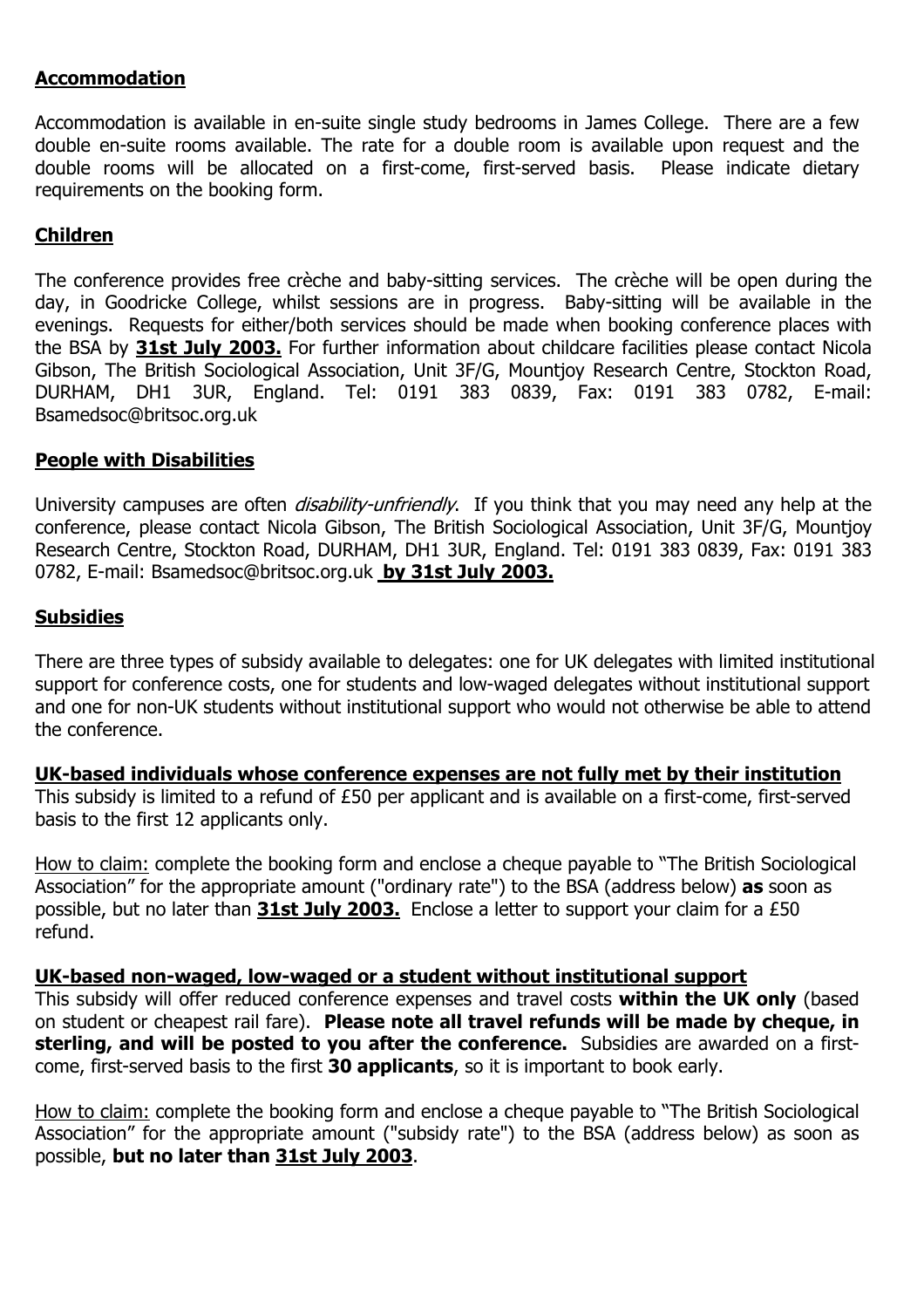### **International Student Bursaries**

The group is offering four bursaries to enable international post-graduate students without institutional support to attend the conference.

The bursaries offer reduced conference expenses and travel costs (based on cheapest available transport) up to a maximum of £500.

#### **Please note all travel refunds will be made by cheque, in sterling, and will be posted to you after the conference.**

**Please note** no more than one student per department would be supported at each conference, and that there must be a one-year gap between successful and subsequent applications by departments. The award of a bursary is not conditional upon the applicant presenting a paper or poster at the conference.

**How to claim: all applicants must complete** an international bursary application form and state clearly the perceived benefits of attending the conference to their personal/academic development, their research and to their institution**.** 

Submit the international bursary application form with a delegate booking form completed at the subsidy rate by **no later than Friday 23rd May 2003** to the BSA (address below).

**There will be no need for payment until the outcome of your application is decided.**  Bursaries will be awarded on the basis of need and applicants will be informed of the committee's decision by **no later than 31st May 2003**. Late applications will not be considered.

#### **Medical Sociology News and Sociology of Health and Illness**

Why not pay your 2004 subscriptions to Medical Sociology News and purchase a reduced subscription to the journal Sociology of Health and Illness, for 2004, when booking for the conference. Prices are on the booking form.

#### **Booking for the conference**

Return your booking form to: **The British Sociological Association, FREEPOST NEA 599, Durham, DH1 3BR** 

**30th June Last date for general registration at reduced rate** 

**30th June Last date for registration by paper presenters** 

**31st July Last date for late bookings**

#### **How to pay**

Payments can be made by BACS, cheque or credit card and must be in £ sterling. Cheques should be made payable to "The British Sociological Association".

BACS payments should be payable to the National Westminster Bank plc, 12 Market Place, Durham, DH1 3NG; Sort Code 52-30-44; Account No: 23679832.